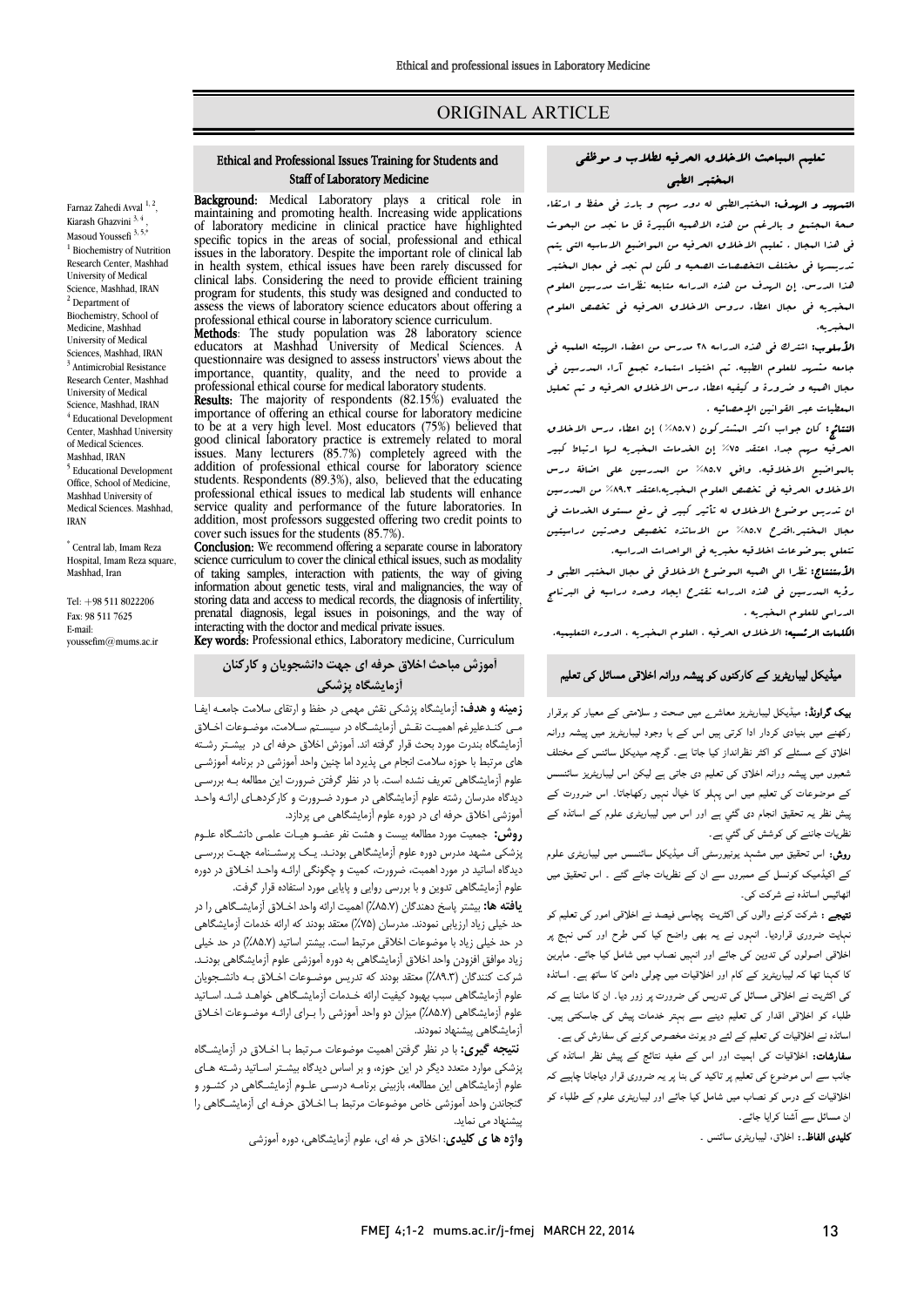$\overline{a}$  $\overline{a}$ 

### INTRODUCTION

 Medical laboratory institutions and their staff are responsible for the health and welfare of their patients as dramatically developed in recent decades and these laboratories are widely used as main centers for diagnosis and management of the diseases. Growing application of laboratory medicine in clinical practice has highlighted medicine. Despite the important role of clinical laboratory in health system, ethical issues have been rarely discussed for clinical laboratories, while professional norms and regulations should be clearly defined to ensure ethically attempts, some controversies and complexities still exist in this area. Ethical concerns, such as the access to patients' information and samples, confidentiality, concept problems, genetic code issues, bio-banking and discussed. Furthermore, laboratory results might lead to discrimination or stigmatization, which are subjects of ethical discourse. In some cases, a critical balance is community. Therefore, such issues require further well as communities. Laboratory medicine has social, professional and ethical topics in the laboratory defensible procedures in the lab. Despite all previous many other laboratory issues needs to be further needed to protect patients' rights against benefits of the clarifications.

 The ethical policy, addressing such moral complications, has been developed in some countries, while in most policies. Consequently, the IFCC (International Federation of Clinical Chemistry) has suggested international focus groups and meetings develop globally accepted ethical countries there are no codified protocols and defined protocols for various ethical topics in the laboratory [1].

protocols tor various ethical topics in the laboratory [1].<br>All health workers should consider ethical and professional principles in each and every interaction with patients and service recipients. Clinical laboratory employees also should consider such regulations. This will help create a safe environment for patients, respect privacy and human setting in addition to improving service quality. It is universally accepted to consider ethical standards in any clinical environments, including hospitals, clinics, research dignity, create a positive image of ethical values in a clinical centers, health centers, and also laboratories.

centers, neatur centers, and also laboratories.<br>Laboratory personnel have an important role in maintaining and improving health to this end, and they should effectively be familiar with the principles of medical ethics [2]. Due to complex and harmful consequences of certain toxicological legal issues, these staff are continuously j situations, such as infertility testing, prenatal diagnosis, involved with ethical and legal issues [3-5].

 The development of new experimental techniques in recent decades, including PCR and genetic testing, and access to the laboratory which were unknown until a few years ago. The fact that such genetic testing might be part of primary care tests highlights new concepts in lab ethical issues [6]. As a result, it has been proposed that genetic laboratory issues [7]. Besides, how the patients are to be informed patients' genetic codes, has raised new issues in ethics in personnel should receive even an extra training in ethical

about the test results is another issue in the field of medical ethics in the laboratories [8, 9].

 The staffs at the medical laboratory are required to follow the ethical rules and regulations which are not taught such as nursing, and midwifery, the professional ethics is included in their curricula, such credit is not defined for laboratory medicine curriculum. Considering the need for offering efficient curriculum for the students, this study faculty members about the professionalism and ethical training in terms of necessity, importance, content and during their education. Although in many medical fields was conducted to assess the opinion of medical laboratory quantity.

## METHODS

 This cross-sectional study was designed and conducted during 2012 to evaluate medical laboratory faculty member views about the need to include professional ethics in the field of laboratory medicine training.

 In this study, 28 faculty members from various disciplines including biochemistry, microbiology, genetics, hematology, immunology, pathology, parasitology and mycology in Mashhad University of Medical Sciences were selected involved in teaching laboratory medicine to laboratory sciences students. In addition, these faculty members were active in clinical laboratories inside or outside the university. All instructors involved in laboratory medicine teaching were therefore, except for above who were not accessible at the time of study or refused to fulfill the questionnaire, for any purposively/purposefully. All these faculty members were included, except for those who were not accessible at the reasons, were excluded from the study.

 A questionnaire based on Likert scales was used in this study. Questionnaire's validity and reliability was reviewed of our University. The questions were designed to assess instructors' views about the importance, clinical relevance, professional applications as well as impact on quality of views about every variable were assessed according to 5- point Likert's spectrum of rating. In addition, the questionnaire contained open- ended questions about the recommended academic credit point, and any other suggested topics to be discussed in such a lab-related<br>othical course l and approved by experts in educational development office laboratory services of lab-specific ethical issues. Lecturers' ethical course.

#### RESULTS

 The results are illustrated in table 1. According to the professional ethics was very high. Most faculty members (75%) believed that ethical issues are thoroughly related to the clinical functions of the medical laboratory. The majority of instructors (85.7%) fully agreed with the inclusion of professionalism and medical ethics to the majority of respondents (82.15%), the importance of curriculum for laboratory science students.

 $\overline{a}$ 

 Respondents (89.3%) believed that the inclusion of such trainings will significantly enhance the service quality and performance of the laboratories. Most instructors recommended addition of two academic credit points to teach medical lab ethical issues to lab trainees (85.7%) teach medical lab ethical issues to lab trainees (85.7%).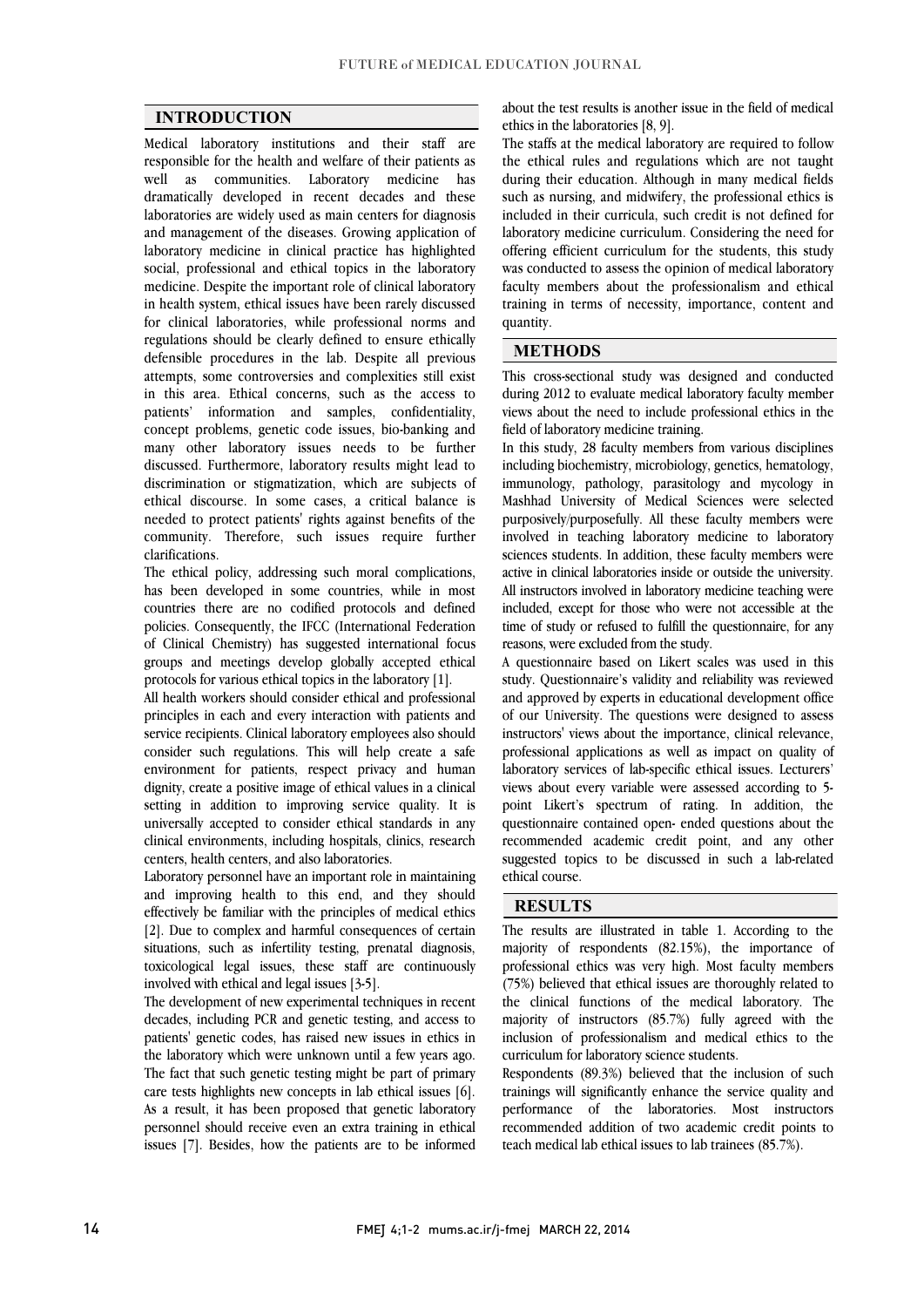l

| Table 1- The lecturers' viewpoints about ethical training in clinical laboratory |                      |              |                          |                |                                         |
|----------------------------------------------------------------------------------|----------------------|--------------|--------------------------|----------------|-----------------------------------------|
|                                                                                  | Verv high<br>$n$ (%) | High<br>n(%) | Moderate<br>n(%)         | Low<br>$n$ (%) | Very low<br>$n\left(\frac{0}{0}\right)$ |
| Importance of ethics                                                             | 23(82.15)            | 5(17.85)     |                          |                |                                         |
| Relation to clinical issues                                                      | 21(75)               | 6(21.4)      | 1(3.6)                   |                |                                         |
| Relation to future profession                                                    | 22(78.6)             | 6(21.4)      | -                        |                |                                         |
| Agreeing with the inclusion of ethical training                                  | 24(85.7)             | 3(10.7)      | 1(3.6)                   |                |                                         |
| Effect on service quality                                                        | 25(89.3)             | 3(10.7)      | $\overline{\phantom{0}}$ |                |                                         |

 and forensics, accuracy, and principles of professional conduct in the lab as the most important topics to be discussed about professionalism and ethics in laboratory The educators have cited patient privacy, laboratory errors medicine courses.

### DISCUSSION

 This study referred to our faculty members' beliefs that the teaching of ethics to laboratory students has been neglected J in our current curriculum.

 our educational program, laboratory sampling is thoroughly taught to the students whereas ethics issues are not fully discussed or contemplated [10]. Basically, there is no difference between nursing and laboratory students in terms of patient sampling while professional ethics<br>regarding that is only considered in pursing curriculum Ethics plays a vital role in all phases of laboratory work. In regarding that is only considered in nursing curriculum.

 In addition to sampling, various stages of laboratory work, in terms of accuracy, precision and sensitivity and presenting laboratory results, are deeply concerned with the principles of professionalism and ethics.

 Any inaccuracy in pre-analytical and analytical process can lead to wrong results, which, in itself, could potentially end in patients' morbidity and mortality with serious ethical consequences.

consequences.<br>Moreover, medical ethics has a major role in improving the quality of health services. Recent advances in medical sciences have simultaneously led to a growing role of medical ethics in different aspects of medical care. The high significance of ethical issues in health systems emphasizes<br>gaining sufficient ethical knowledge by healthcare workers. Therefore, since it is the medical universities' duty to preserve and promote health, these institutions are required to provide sufficient ethical knowledge for their significance of ethical issues in health systems emphasizes students.

 In a study in United States, clinical laboratory educators stated that current education of professional ethics to the students was not sufficient. This study revealed that less than five percent of class time was devoted to the topics of sufficient for such vital issues. The study suggested that departments and faculties should ensure adequate ethical issues are taught during lectures, or else these issues should be included as a separate and special course elsewhere in curriculum of laboratory medicine usually emphasize on ethics. Instructors generally believed that this time was not the curriculum [11]. Programs to improve educational

 techniques, these programs should also enhance students' professional attitude toward different aspects of ethics learning new techniques. In addition to such developing [12-13].

l

 Teaching medical ethics can improve students' skills in academic investigation, three groups of students were compared. The first group received professional ethics education provided by ethical experts in a defined course, the second group of students received non-codified of other courses. The third group was given no training in professional ethics. At the end of the course, students' ethical judgment was evaluated by Rest's defining issues test (DIT). It was made clear that the ethical judgment score of the first group was significantly higher than other two groups  $1141$ moral reasoning and judgment. For instance, in an discussions on ethical issues incorporated into the content groups [14].

 Moreover, inclusion of ethical topics improves the quality of educational program. A study in 2012 demonstrated that l<br>. strategy to promote students' motivation and interest in the<br>academic contents of the educational program [15] including ethical topics could even be an appropriate academic contents of the educational program [15].

 On the other hand, issues, which are not entirely consistent with professional ethics, may occasionally occur in the consequences. The laboratory employees should be familiar with these issues and be prepared to deal with such cases laboratory. Some of these events may have serious ethical based on ethical principles [16].

 Laboratory ethics education has been ignored in discussions have been incorporated in most pathology residency training programs, a study in 2002 indicated that educational programs at all levels. Although ethical these trainings were still inadequate [17].

 In developing an ethical course for laboratory students' outline, schedule, teaching strategies, student evaluation, and educational resources should be carefully defined. In such a course, problem base learning (PBL) and small group discussions seem to be most effective teaching methods. In evaluated. Such courses should promote moral judgment issues such as educational objectives, content and teaching these methods, the real cases are proposed, discussed and skills of the trainees [18].

 Topics such as professional standards, requirements, and behavior, as well as, the key issues of moral philosophy and courses [19-20]. Obviously, moral values of the community ethical practice, and regulations may be considered in these